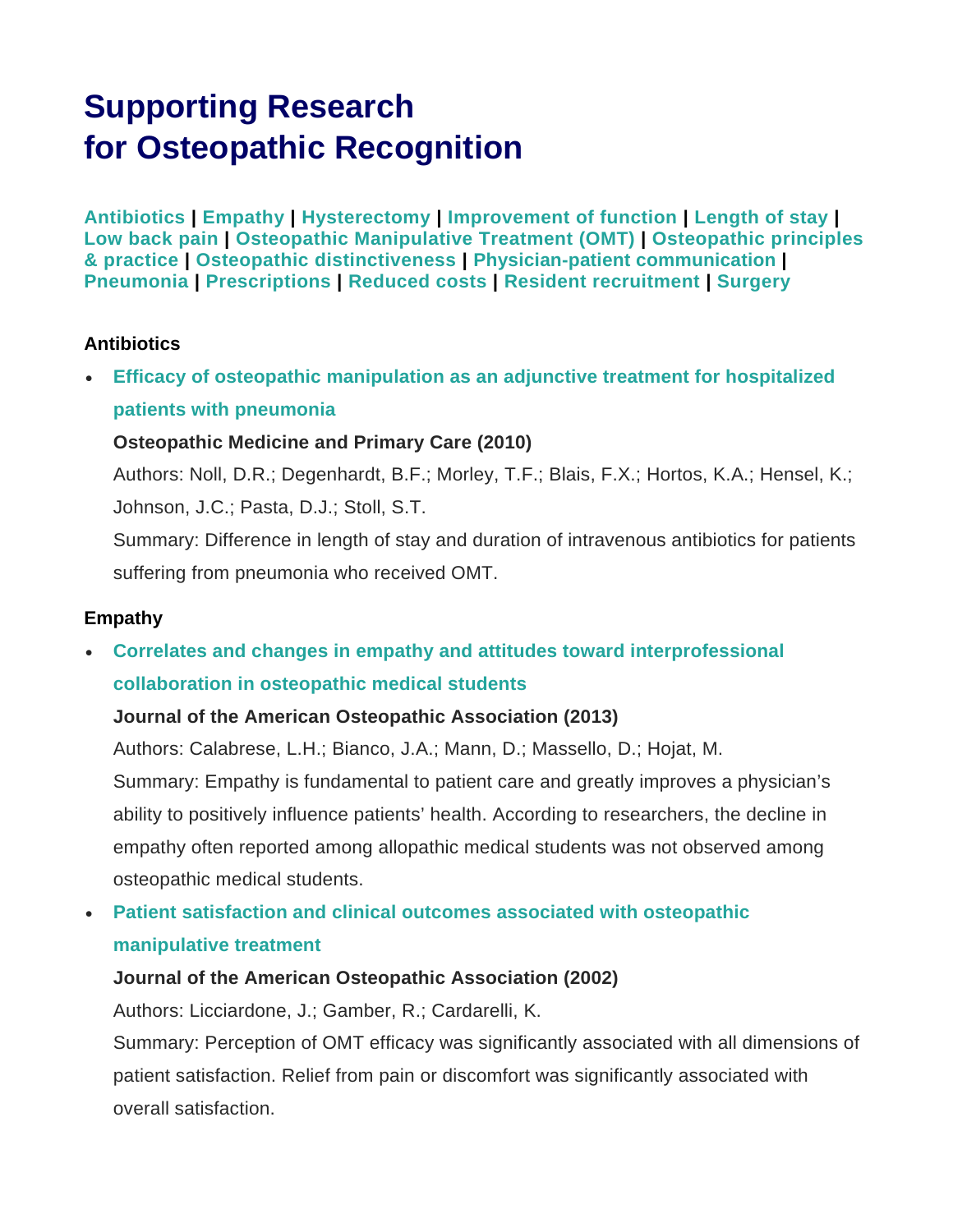#### <span id="page-1-0"></span>**Hysterectomy**

• **[Preoperative intravenous morphine sulfate with postoperative osteopathic](http://jaoa.org/article.aspx?articleid=2093074)  [manipulative treatment reduces patient analgesic use after total abdominal](http://jaoa.org/article.aspx?articleid=2093074)  [hysterectomy](http://jaoa.org/article.aspx?articleid=2093074)**

### **Journal of the American Osteopathic Association (2005)**

Authors: Godstein, F.J.; Jeck, S.; Nicholas, A.S.

Summary: Administration of postoperative OMT enhanced pre- and postoperative morphine analgesia in the immediate 48-hour period following elective total abdominal hysterectomy, demonstrating that OMT can be a therapeutic adjunct in pain management following the procedure.

#### <span id="page-1-1"></span>**Improvement of function**

• **[Osteopathic manipulative treatment improves heart surgery outcomes: A](http://www.annalsthoracicsurgery.org/article/S0003-4975%2816%2931438-2/fulltext)  [randomized controlled trial](http://www.annalsthoracicsurgery.org/article/S0003-4975%2816%2931438-2/fulltext)**

# **Annals of Thoracic Surgery (2016)**

Authors: Racca, V.; Bordoni, B.; Castiglioni, P.; Modica, M.; Ferratini, M. Summary: The combination of standard care with OMT is effective in inducing pain relief and functional recovery, and significantly improves the management of patients after heart surgery with sternotomy.

# <span id="page-1-2"></span>**Length of stay**

• **[Efficacy of osteopathic manipulation as an adjunctive treatment for hospitalized](https://www.ncbi.nlm.nih.gov/pmc/articles/PMC2848182/pdf/1750-4732-4-2.pdf)  [patients with pneumonia](https://www.ncbi.nlm.nih.gov/pmc/articles/PMC2848182/pdf/1750-4732-4-2.pdf)**

# **Osteopathic Medicine and Primary Care (2010)**

Authors: Noll, D.R.; Degenhardt, B.F.; Morley, T.F.; Blais, F.X.; Hortos, K.A.; Hensel, K.; Johnson, J.C.; Pasta, D.J.; Stoll, S.T.

Summary: Difference in length of stay and duration of intravenous antibiotics for patients suffering from pneumonia who received OMT.

• **[Effect of osteopathic manipulative treatment on](http://jaoa.org/article.aspx?articleid=2094531) incidence of postoperative ileus and [hospital length of stay in general surgical patients](http://jaoa.org/article.aspx?articleid=2094531)**

# **Journal of the American Osteopathic Association (2013)**

Authors: Baltazar, G.A.; Betler, M.P.; Akella K.; Khatri R.; Asaro, R; Chendrasekhar, A. Summary: Osteopathic manipulative treatment applied after a major gastrointestinal operation is associated with decreased time to flatus and decreased postoperative hospital LOS.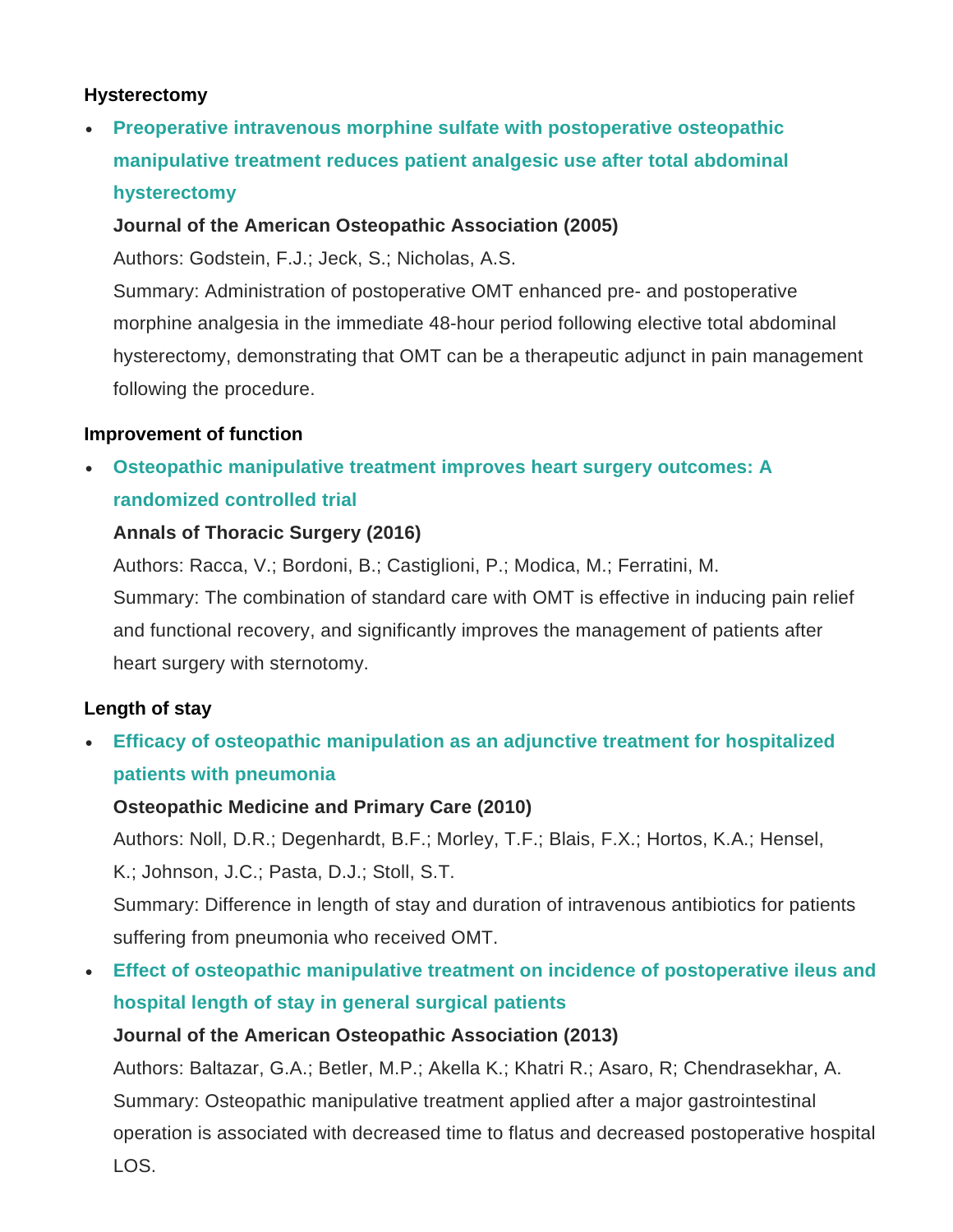#### <span id="page-2-0"></span>**Low back pain**

• **[American Osteopathic Association guidelines for osteopathic manipulative](http://jaoa.org/article.aspx?articleid=2538814)  [treatment for patients with low back pain](http://jaoa.org/article.aspx?articleid=2538814)**

#### **Journal of the American Osteopathic Association (2016)**

Authors: AOA Task Force on the Low Back Pain Clinical Practice Guidelines Summary: Low back pain guidelines. OMT reduces pain more than expected from placebo effects alone. These results have the potential to last beyond the first year of treatment. More specifically, clinically relevant effects of OMT were found for reducing pain and improving functional status in patients with acute and chronic nonspecific low back pain and for low back pain in pregnant and postpartum women three months after treatment.

• **[Estimating cost of care for patients with acute low back pain: A retrospective](http://jaoa.org/article.aspx?articleid=2093736)  [review of patient records](http://jaoa.org/article.aspx?articleid=2093736)**

#### **Journal of the American Osteopathic Association (2009)**

Authors: Crow, W.T.; Willis, D.R.

Summary: Osteopathic manipulative treatment may reduce costs for the management of acute low back pain.

• **[Osteopathic manipulative treatment for nonspecific low back pain: A systematic](https://www.ncbi.nlm.nih.gov/pmc/articles/PMC4159549/pdf/12891_2014_Article_2231.pdf)  [review and meta-analysis](https://www.ncbi.nlm.nih.gov/pmc/articles/PMC4159549/pdf/12891_2014_Article_2231.pdf)**

#### **BMC Musculoskeletal Disorders (2014)**

Authors: Franke, H.; Franke, J.D; Fyer, G.

Summary: Moderate-quality evidence suggested OMT had a significant effect on pain relief and functional status in acute and chronic nonspecific low back pain. In chronic nonspecific low back pain, moderate-quality evidence suggested a significant difference in favor of OMT regarding pain. Also useful in nonspecific low back pain postpartum.

#### <span id="page-2-1"></span>**Osteopathic Manipulative Treatment (OMT)**

• **[American Osteopathic Association guidelines for osteopathic manipulative](http://jaoa.org/article.aspx?articleid=2538814)  [treatment for patients with low back pain](http://jaoa.org/article.aspx?articleid=2538814)**

#### **Journal of the American Osteopathic Association (2016)**

Authors: AOA Task Force on the Low Back Pain Clinical Practice Guidelines Summary: Low back pain guidelines. OMT reduces pain more than expected from placebo effects alone. These results have the potential to last beyond the first year of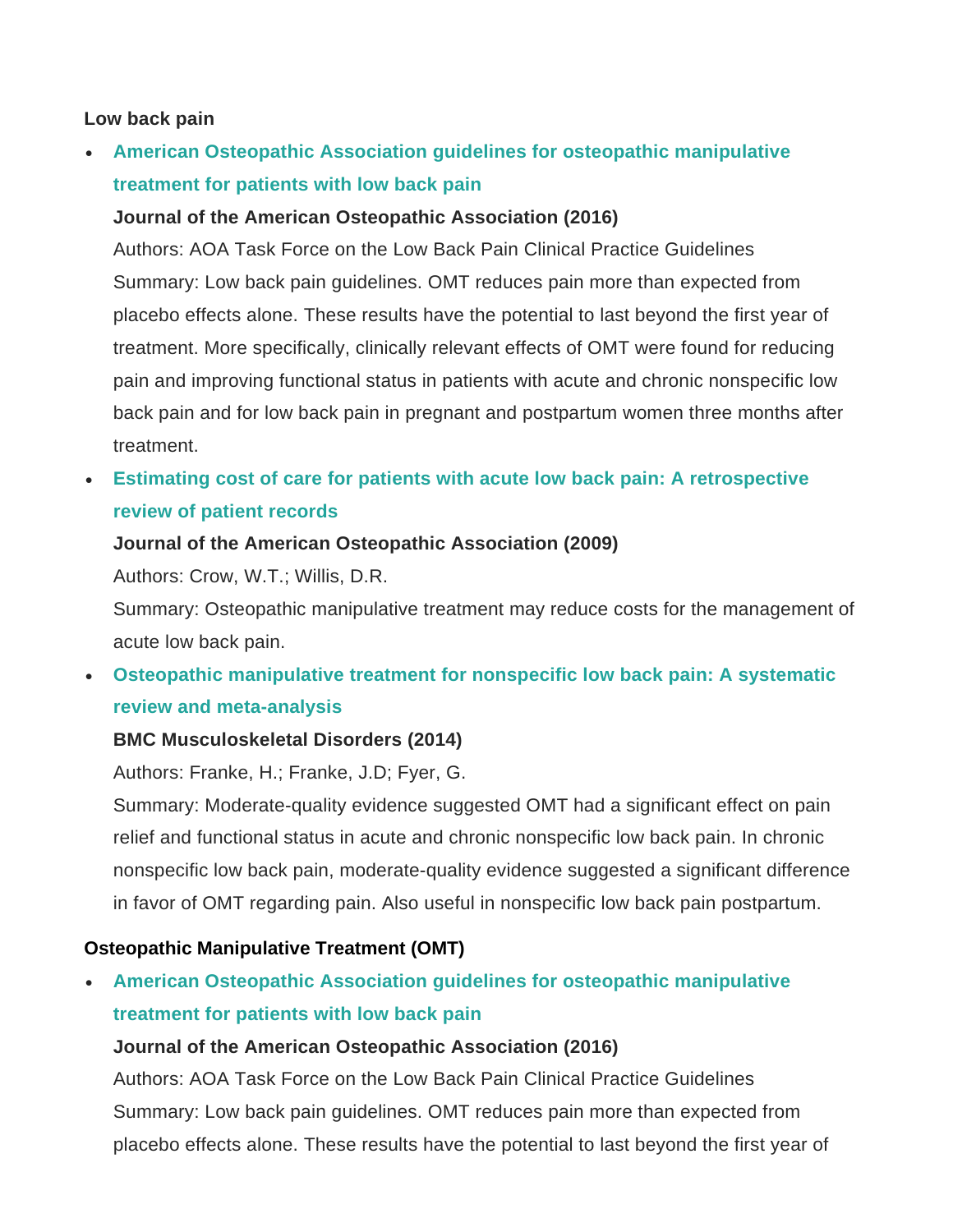treatment. More specifically, clinically relevant effects of OMT were found for reducing pain and improving functional status in patients with acute and chronic nonspecific low back pain and for low back pain in pregnant and postpartum women three months after treatment.

• **[Effect of osteopathic manipulative treatment on](http://jaoa.org/article.aspx?articleid=2094531) incidence of postoperative ileus [and hospital length of stay in general surgical patients](http://jaoa.org/article.aspx?articleid=2094531)**

#### **Journal of the American Osteopathic Association (2013)**

Authors: Baltazar, G.A.; Betler, M.P.; Akella K.; Khatri R.; Asaro, R; Chendrasekhar, A. Summary: Osteopathic manipulative treatment applied after a major gastrointestinal operation is associated with decreased time to flatus and decreased postoperative hospital LOS.

• **[Efficacy of osteopathic manipulation as an adjunctive treatment for hospitalized](https://www.ncbi.nlm.nih.gov/pmc/articles/PMC2848182/pdf/1750-4732-4-2.pdf)  [patients with pneumonia](https://www.ncbi.nlm.nih.gov/pmc/articles/PMC2848182/pdf/1750-4732-4-2.pdf)**

# **Osteopathic Medicine and Primary Care (2010)**

Authors: Noll, D.R.; Degenhardt, B.F.; Morley, T.F.; Blais, F.X.; Hortos, K.A.; Hensel, K.; Johnson, J.C.; Pasta, D.J.; Stoll, S.T.

Summary: Difference in length of stay and duration of intravenous antibiotics for patients suffering from pneumonia who received OMT.

# • **[Estimating cost of care for patients with acute low back pain: A retrospective](http://jaoa.org/article.aspx?articleid=2093736)  [review of patient records](http://jaoa.org/article.aspx?articleid=2093736)**

# **Journal of the American Osteopathic Association (2009)**

Authors: Crow, W.T.; Willis, D.R.

Summary: Osteopathic manipulative treatment may reduce costs for the management of acute low back pain.

• **[OMT associated with reduced analgesic prescribing and fewer missed work days in](http://jaoa.org/article.aspx?articleid=2094629)  [patients with low back pain: An observational study](http://jaoa.org/article.aspx?articleid=2094629)**

# **Journal of the American Osteopathic Association (2014)**

Authors: Prinsen, J.K.; Hensel, K.L.; Snow, RJ.

Summary: Patients who received OMT had less use of analgesics, steroids and spinal injections than patients who did not receive OMT.

• **[Osteopathic manipulative treatment for nonspecific low back pain: A systematic](https://www.ncbi.nlm.nih.gov/pmc/articles/PMC4159549/pdf/12891_2014_Article_2231.pdf)  [review and meta-analysis](https://www.ncbi.nlm.nih.gov/pmc/articles/PMC4159549/pdf/12891_2014_Article_2231.pdf)**

**BMC Musculoskeletal Disorders (2014)**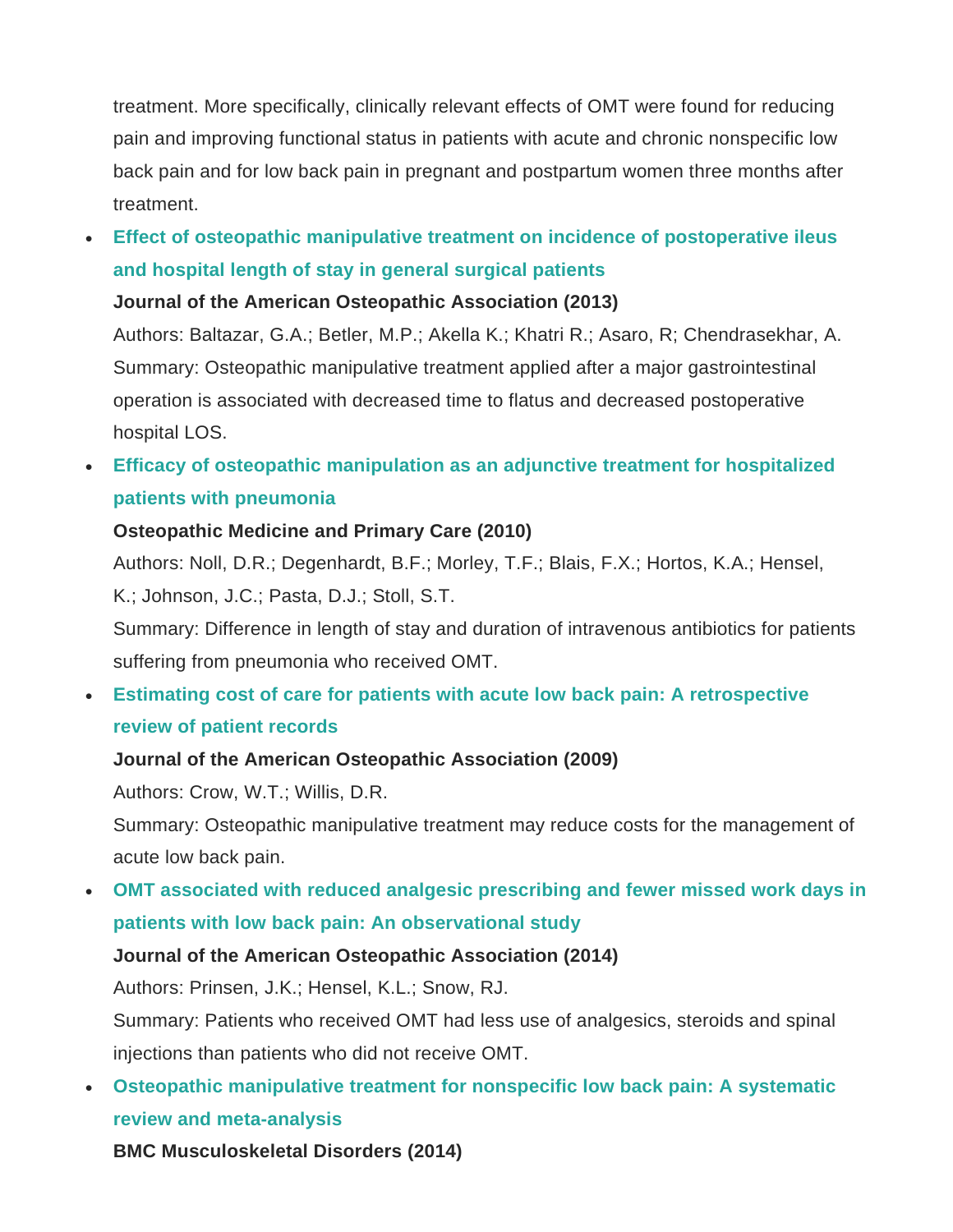Authors: Franke, H.; Franke, J.D; Fyer, G.

Summary: Moderate-quality evidence suggested OMT had a significant effect on pain relief and functional status in acute and chronic nonspecific low back pain. In chronic nonspecific low back pain, moderate-quality evidence suggested a significant difference in favor of OMT regarding pain. Also useful in nonspecific low back pain postpartum.

• **[Osteopathic manipulative treatment improves heart surgery outcomes: A](http://www.annalsthoracicsurgery.org/article/S0003-4975%2816%2931438-2/fulltext)  [randomized controlled trial](http://www.annalsthoracicsurgery.org/article/S0003-4975%2816%2931438-2/fulltext)**

#### **Annals of Thoracic Surgery (2016)**

Authors: Racca, V.; Bordoni, B.; Castiglioni, P.; Modica, M.; Ferratini, M. Summary: The combination of standard care with OMT is effective in inducing pain relief and functional recovery, and significantly improves the management of patients after heart surgery with sternotomy.

• **[Patient satisfaction and clinical outcomes associated with osteopathic](http://jaoa.org/article.aspx?articleid=2092656)  [manipulative treatment](http://jaoa.org/article.aspx?articleid=2092656)**

#### **Journal of the American Osteopathic Association (2002)**

Authors: Licciardone, J.C.; Gamber, R.; Cardarelli, K.

Summary: Patients receiving OMT reported higher levels of patient satisfaction and relief from pain or discomfort.

# • **[Preoperative intravenous morphine sulfate with postoperative osteopathic](http://jaoa.org/article.aspx?articleid=2093074)  [manipulative treatment reduces patient analgesic use after total abdominal](http://jaoa.org/article.aspx?articleid=2093074)  [hysterectomy](http://jaoa.org/article.aspx?articleid=2093074)**

#### **Journal of the American Osteopathic Association (2005)**

Authors: Godstein, F.J.; Jeck, S.; Nicholas, A.S.

Summary: Administration of postoperative OMT enhanced pre- and postoperative morphine analgesia in the immediate 48-hour period following elective total abdominal hysterectomy, demonstrating that OMT can be a therapeutic adjunct in pain management following the procedure.

# <span id="page-4-0"></span>**Osteopathic principles & practice**

• **[Dermatology: A specialty the exemplifies the osteopathic medical profession](http://jaoa.org/article.aspx?articleid=2094156) Journal of the American Osteopathic Association (2011)**

Summary: Using OMT as an adjunctive therapy can provide benefits for patients with skin conditions. In addition, the tenets of osteopathic medicine can be incorporated into the practice of dermatology.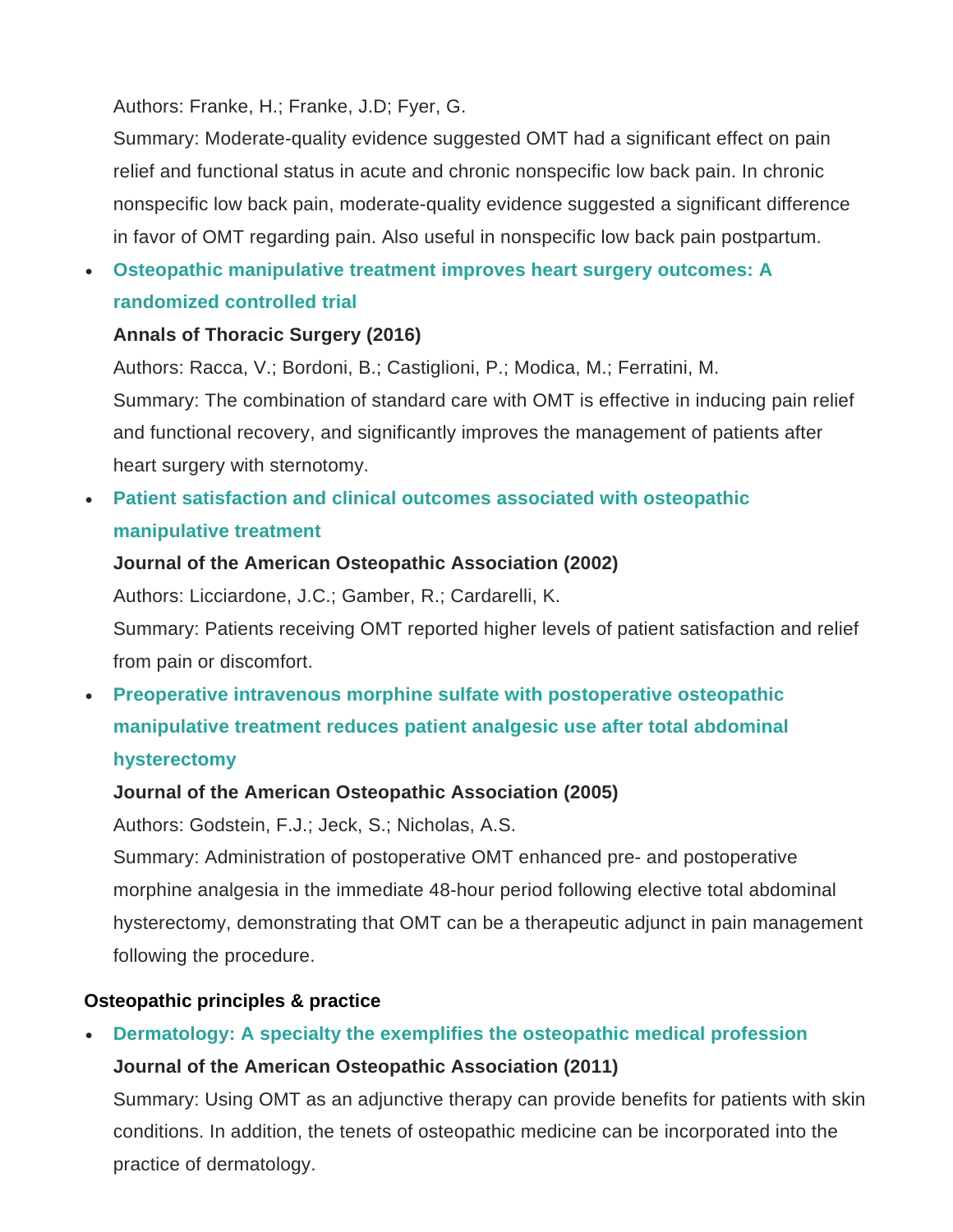#### <span id="page-5-0"></span>**Osteopathic distinctiveness**

# • **[Osteopathic recognition is key to GME program's forward-thinking approach](http://thedo.osteopathic.org/2016/10/osteopathic-recognition-is-key-to-gme-programs-forward-thinking-approach/) The DO (2016)**

Author: Raymond, R.

Summary: Obtaining osteopathic recognition will help ensure patients continue to receive the holistic, whole-person care they have come to expect, Dr. Braden says. "They greatly benefit from the osteopathic care our program provides, " she adds.

# • **[Survey Results: Appeal of ACGME-accredited programs with osteopathic](https://www.aacom.org/docs/default-source/single-gme-accreditation/2017-OR-survey-report.pdf?sfvrsn=6)  [recognition among third-year osteopathic medical students](https://www.aacom.org/docs/default-source/single-gme-accreditation/2017-OR-survey-report.pdf?sfvrsn=6)**

#### **AACOM (2017)**

Summary: Survey results indicate that 70% of third-year osteopathic medical students wish to complete training in an osteopathic residency program. Osteopathic recognition is perceived as a mechanism to continue training as DOs, allowing for further development of the skills learned in osteopathic medical school.

#### <span id="page-5-1"></span>**[Physician-patient communication](https://osteopathic.org/graduate-medical-educators/single-gme/osteopathic-recognition/)**

• **[Do osteopathic physicians differ in patient interaction from allopathic physicians?](http://jaoa.org/article.aspx?articleid=2092837) Journal of the American Osteopathic Association (2003)**

Authors: Carey, Motyka, Garret & Keller

Summary: Study indicated that osteopathic physicians are more likely than allopathic physicians to discuss social, family and emotional impact of illnesses with patients and were easily distinguishable from allopathic physicians by their verbal interactions with patients.

#### <span id="page-5-2"></span>**Pneumonia**

• **[Efficacy of osteopathic manipulation as an adjunctive treatment for hospitalized](https://www.ncbi.nlm.nih.gov/pmc/articles/PMC2848182/pdf/1750-4732-4-2.pdf)  [patients with pneumonia](https://www.ncbi.nlm.nih.gov/pmc/articles/PMC2848182/pdf/1750-4732-4-2.pdf)**

#### **Osteopathic Medicine and Primary Care (2010)**

Authors: Noll, D.R.; Degenhardt, B.F.; Morley, T.F.; Blais, F.X.; Hortos, K.A.; Hensel, K.; Johnson, J.C.; Pasta, D.J.; Stoll, S.T.

Summary: Difference in length of stay and duration of intravenous antibiotics for patients suffering from pneumonia who received OMT.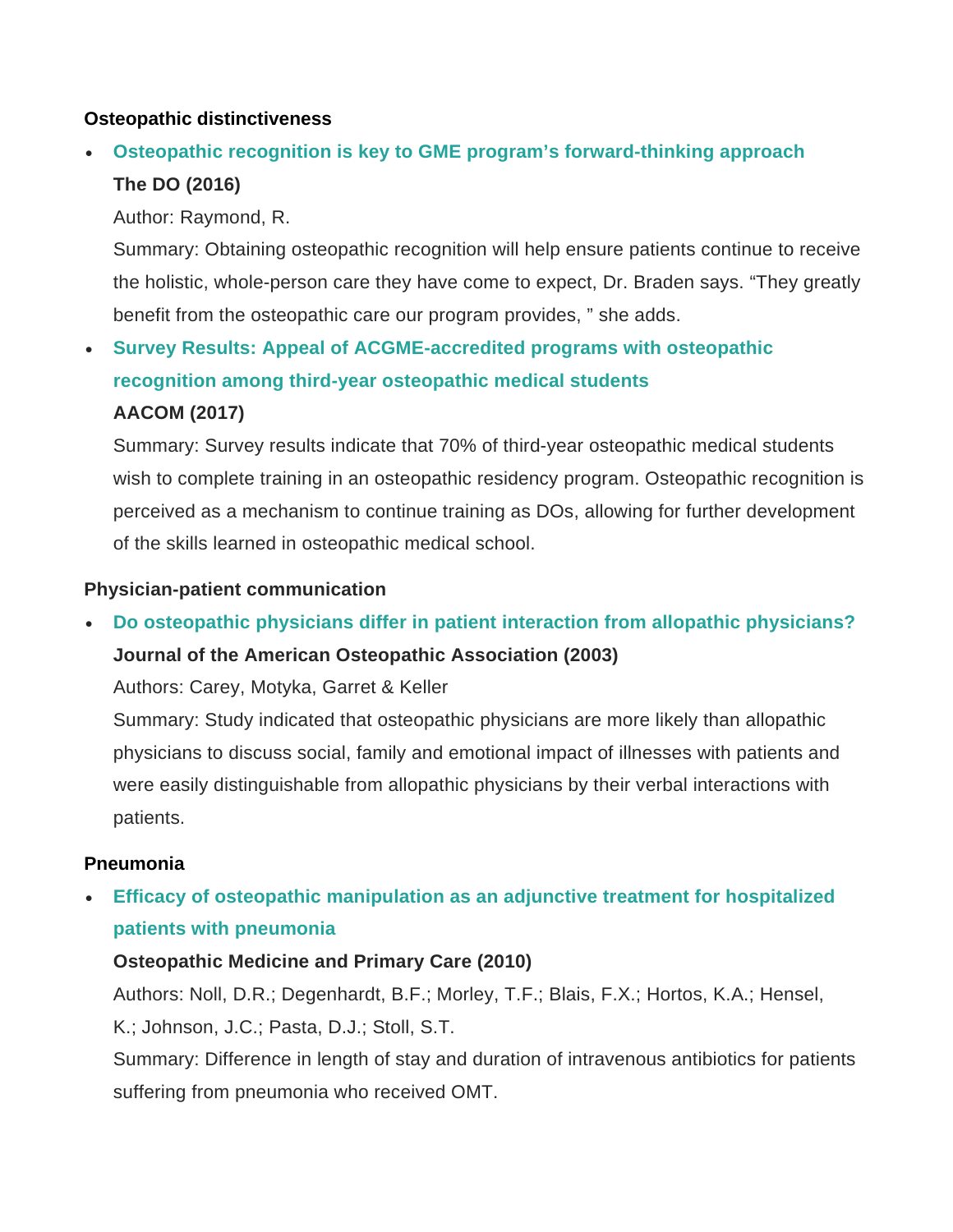# <span id="page-6-0"></span>**Prescriptions**

• **OMT [associated with reduced analgesic prescribing and fewer missed work days in](http://jaoa.org/article.aspx?articleid=2094629)  [patients with low back pain: An observational study](http://jaoa.org/article.aspx?articleid=2094629)**

# **Journal of the American Osteopathic Association (2014)**

Authors: Prinsen, J.K.; Hensel, K.L.; Snow, RJ.

Summary: Patients who received OMT had less use of analgesics, steroids and spinal injections than patients who did not receive OMT.

# <span id="page-6-1"></span>**Reduced costs**

• **[Estimating cost of care for patients with acute low back pain: A retrospective](http://jaoa.org/article.aspx?articleid=2093736)  [review of patient records](http://jaoa.org/article.aspx?articleid=2093736)**

# **Journal of the American Osteopathic Association (2009)**

Authors: Crow, W.T.; Willis, D.R.

Summary: Osteopathic manipulative treatment may reduce costs for the management of acute low back pain.

# <span id="page-6-2"></span>**Resident recruitment**

# • **[Allopathic GME programs seek to attract DO](http://thedo.osteopathic.org/2015/12/allopathic-gme-programs-seek-to-attract-do-candidates-by-obtaining-osteopathic-recognition/) candidates by obtaining osteopathic [recognition](http://thedo.osteopathic.org/2015/12/allopathic-gme-programs-seek-to-attract-do-candidates-by-obtaining-osteopathic-recognition/)**

# **The DO (2015)**

Summary: Allopathic program directors discuss the importance of showing applicants their programs are committed to osteopathic principles. The osteopathic profession's holistic approach to care benefits patients and ensures a diverse applicant pool for residency positions.ummary: Allopathic program directors discuss the importance of showing applicants their programs are committed to osteopathic principles. The osteopathic profession's holistic approach to care benefits patients and ensures a diverse applicant pool for residency positions.

# <span id="page-6-3"></span>**Surgery**

• **[Effect of osteopathic manipulative treatment on](http://jaoa.org/article.aspx?articleid=2094531) incidence of postoperative ileus [and hospital length of stay in general surgical patients](http://jaoa.org/article.aspx?articleid=2094531)**

# **Journal of the American Osteopathic Association (2013)**

Authors: Baltazar, G.A.; Betler, M.P.; Akella K.; Khatri R.; Asaro, R; Chendrasekhar, A. Summary: Osteopathic manipulative treatment applied after a major gastrointestinal operation is associated with decreased time to flatus and decreased postoperative hospital LOS.